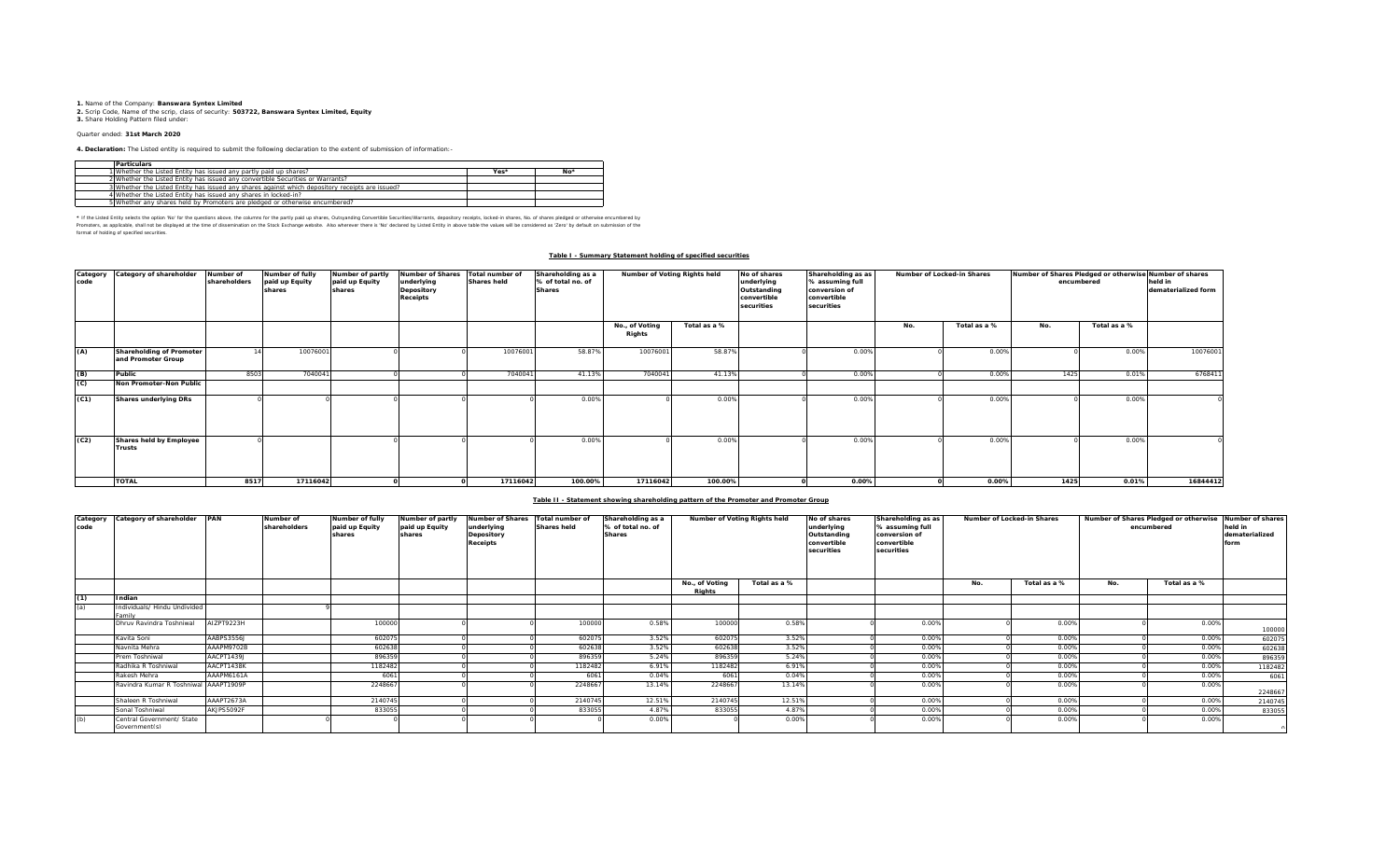| (d) | <b>Bodies Corporate</b>                                                                   |            |          |  |          |        |          |        |       |       |          |          |
|-----|-------------------------------------------------------------------------------------------|------------|----------|--|----------|--------|----------|--------|-------|-------|----------|----------|
|     | Lawson Trading Co. Pvt Ltd AAACL6061B                                                     |            | 405018   |  | 405018   | 2.37%  | 405018   | 2.37%  | 0.00% | 0.00% | 0.00%    | 405018   |
|     | Moonfine Trading Co. Pvt Ltd AACCM2240H                                                   |            | 194500   |  | 194500   | 1.14%  | 194500   | 1.14%  | 0.00% | 0.00% | 0.00%    | 194500   |
|     | Niral Trading Pvt Ltd                                                                     | AAACN3463B | 561665   |  | 561665   | 3.28%  | 561665   | 3.28%  | 0.00% | 0.00% | 0.00%    | 561665   |
|     | Speedshore Trading Co. Pvt AAECS7228M                                                     |            | 202736   |  | 202736   | 1.18%  | 202736   | 1.18%  | 0.00% | 0.00% | 0.00%    | 202736   |
|     | Sub-Total (A)(1)                                                                          |            | 9976001  |  | 9976001  | 58.28% | 9976001  | 58.28% | 0.00% | 0.00% | 0.00%    | 9976001  |
| (2) | Foreign                                                                                   |            |          |  |          |        |          |        |       |       |          |          |
| (a) | Individuals (Non-Resident<br>Individuals/ Foreign<br>Individuals)                         |            |          |  |          |        |          |        |       |       |          |          |
|     | Udit Ravindra Toshniwal                                                                   | AJIPT4880G | 100000   |  | 100000   | 0.58%  | 100000   | 0.58%  | 0.00% | 0.00% | 0.00%    | 100000   |
| (h) | Government                                                                                |            |          |  |          | 0.00%  |          | 0.00%  | 0.00% | 0.00% | 0.00%    |          |
|     | Institutions                                                                              |            |          |  |          | 0.00%  |          | 0.00%  | 0.00% | 0.00% | 0.00%    |          |
|     | Foreign Portfolio Investor                                                                |            |          |  |          | 0.00%  |          | 0.00%  | 0.00% | 0.00% | 0.00%    |          |
|     | Any Other (specify)                                                                       |            |          |  |          | 0.00%  |          | 0.00%  | 0.00% | 0.00% | 0.00%    |          |
|     | Sub-Total (A)(2)                                                                          |            | 100000   |  | 100000   | 0.58%  | 100000   | 0.58%  | 0.00% | 0.00% | $0.00\%$ | 100000   |
|     | <b>Total Shareholding of</b><br>Promoter and Promoter<br>Group $(A)$ =<br>$(A)(1)+(A)(2)$ |            | 10076001 |  | 10076001 | 58.87% | 10076001 | 58.87% | 0.00% | 0.00% | 0.00%    | 10076001 |

## **Table III - Statement showing shareholding pattern of the Public shareholder**

| code<br>(1) | Category Category of shareholder PAN<br><b>Institutions</b>                            |            | Number of<br>shareholders | Number of fully<br>paid up Equity<br>shares | Number of partly<br>paid up Equity<br>shares | Number of Shares<br>underlying<br>Depository<br>Receipts | Total number of<br><b>Shares held</b> | Shareholding as a<br>% of total no. of<br><b>Shares</b> | Number of Voting Rights held |                | No of shares<br>underlying<br>Outstanding<br>convertible<br>securities | Shareholding as as<br>% assuming full<br>conversion of<br>convertible<br>securities | Number of Locked-in Shares |                |          | Number of Shares Pledged or otherwise Number of shares<br>encumbered | held in<br>dematerialized<br>form |
|-------------|----------------------------------------------------------------------------------------|------------|---------------------------|---------------------------------------------|----------------------------------------------|----------------------------------------------------------|---------------------------------------|---------------------------------------------------------|------------------------------|----------------|------------------------------------------------------------------------|-------------------------------------------------------------------------------------|----------------------------|----------------|----------|----------------------------------------------------------------------|-----------------------------------|
|             |                                                                                        |            |                           |                                             |                                              |                                                          |                                       |                                                         |                              |                |                                                                        |                                                                                     |                            |                |          |                                                                      |                                   |
| (a)<br>(b)  | Mutual Funds / UTI<br>Venture Capital Funds                                            |            |                           | 300                                         |                                              |                                                          | 300                                   | 0.00%<br>0.00%                                          | 300                          | 0.00%<br>0.00% |                                                                        | 0.00%<br>0.00%                                                                      |                            | 0.00%<br>0.00% |          | 0.00%<br>0.009                                                       |                                   |
| (c)         | Alternate Investment Funds                                                             |            |                           |                                             |                                              |                                                          |                                       | 0.00%                                                   |                              | 0.00%          |                                                                        | 0.00%                                                                               |                            | 0.00%          |          | 0.00%                                                                |                                   |
| (d)         | Foreign Venture Capital<br>nvestors                                                    |            |                           |                                             |                                              |                                                          |                                       | 0.00%                                                   |                              | 0.00%          |                                                                        | 0.00%                                                                               |                            | 0.00%          |          | 0.00%                                                                |                                   |
| (e)         | Foreign Portfolio Investors                                                            |            |                           |                                             |                                              |                                                          |                                       | 0.00%                                                   |                              | 0.00%          |                                                                        | 0.00%                                                                               |                            | 0.00%          |          | 0.00%                                                                |                                   |
| (f)         | Financial Institutions/ Banks                                                          |            |                           | 450                                         |                                              |                                                          | 450                                   | 0.00%                                                   | 450                          | 0.00%          |                                                                        | 0.00%                                                                               |                            | 0.00%          |          | 0.00%                                                                |                                   |
| (q)         | Insurance Companies                                                                    |            |                           |                                             |                                              |                                                          |                                       | 0.00%                                                   |                              | 0.00%          |                                                                        | 0.00%                                                                               |                            | 0.00%          |          | 0.00%                                                                |                                   |
| (h)         | Provident Funds/Pension<br>unds                                                        |            |                           |                                             |                                              |                                                          |                                       | 0.00%                                                   |                              | 0.00%          |                                                                        | 0.00%                                                                               |                            | 0.00%          |          | 0.00%                                                                |                                   |
| (i)         | Any Other (Foreign<br>Institutional Investors)                                         |            |                           | 76758                                       |                                              |                                                          | 76758                                 | 0.45%                                                   | 76758                        | 0.45%          |                                                                        | 0.00%                                                                               |                            | 0.00%          |          | 0.00%                                                                |                                   |
|             |                                                                                        |            |                           |                                             |                                              |                                                          |                                       |                                                         |                              |                |                                                                        |                                                                                     |                            |                |          |                                                                      | 76758                             |
|             | Elara India Opportunities<br>und Limited                                               | AABCE6307N |                           | 658780                                      |                                              |                                                          | 658780                                | 3.85%                                                   | 658780                       | 3.85%          |                                                                        | 0.00%                                                                               |                            | 0.00%          |          | 0.00%                                                                | 658780                            |
|             | Sub-Total (B)(1)<br>Central Govt/State                                                 |            |                           | 736288                                      |                                              | $\Omega$                                                 | 736288                                | 4.30%                                                   | 736288                       | 4.30%          |                                                                        | 0.00%                                                                               |                            | 0.00%          | $\Omega$ | 0.00%                                                                | 735538                            |
| (2)         | Govt(s)/President of<br>ndia                                                           |            |                           |                                             |                                              |                                                          |                                       | 0.00%                                                   |                              | 0.00%          |                                                                        | 0.00%                                                                               |                            | 0.00%          |          | 0.00%                                                                |                                   |
|             | Sub-Total (B)(2)                                                                       |            |                           |                                             |                                              | $\Omega$                                                 |                                       | 0.00%                                                   |                              | 0.00%          |                                                                        | 0.00%                                                                               |                            | 0.00%          | $\Omega$ | 0.00%                                                                |                                   |
| (3)         | Non-institutions                                                                       |            |                           |                                             |                                              |                                                          |                                       |                                                         |                              |                |                                                                        |                                                                                     |                            |                |          |                                                                      |                                   |
| (a)         | Individuals                                                                            |            |                           |                                             |                                              |                                                          |                                       |                                                         |                              |                |                                                                        |                                                                                     |                            |                |          |                                                                      |                                   |
|             | Individual shareholders<br>holding nominal share capital<br>up to Rs. 2 lakh.          |            | 8371                      | 2821297                                     |                                              |                                                          | 2821297                               | 16.48%                                                  | 2821297                      | 16.48%         |                                                                        | 0.00%                                                                               |                            | 0.00%          | 725      | 0.00%                                                                | 2556595                           |
|             | . Individual shareholders<br>holding nominal share capital<br>in excess of Rs. 2 lakh. |            |                           | 668948                                      |                                              |                                                          | 668948                                | 3.91%                                                   | 668948                       | 3.91%          |                                                                        | 0.00%                                                                               |                            | 0.00%          |          | 0.00%                                                                | 668948                            |
|             | Bhimavarapu Sridhar Reddy AEWPR8336Q                                                   |            |                           | 183248                                      |                                              |                                                          | 183248                                | 1.07%                                                   | 183248                       | 1.07%          |                                                                        | 0.00%                                                                               |                            | 0.00%          |          | 0.00%                                                                | 183248                            |
| (b)         | NBFCs registered with RBI                                                              |            |                           |                                             |                                              |                                                          |                                       | 0.00%                                                   |                              | 0.00%          |                                                                        | 0.00%                                                                               |                            | 0.00%          |          | 0.00%                                                                |                                   |
| (c)         | <b>Employee Trusts</b>                                                                 |            |                           |                                             |                                              |                                                          |                                       | 0.00%                                                   |                              | 0.00%          |                                                                        | 0.00%                                                                               |                            | 0.00%          |          | 0.00%                                                                |                                   |
| (d)         | Overseas Depositories<br>(holding DRs) (balancing                                      |            |                           |                                             |                                              |                                                          |                                       |                                                         |                              |                |                                                                        |                                                                                     |                            |                |          |                                                                      |                                   |